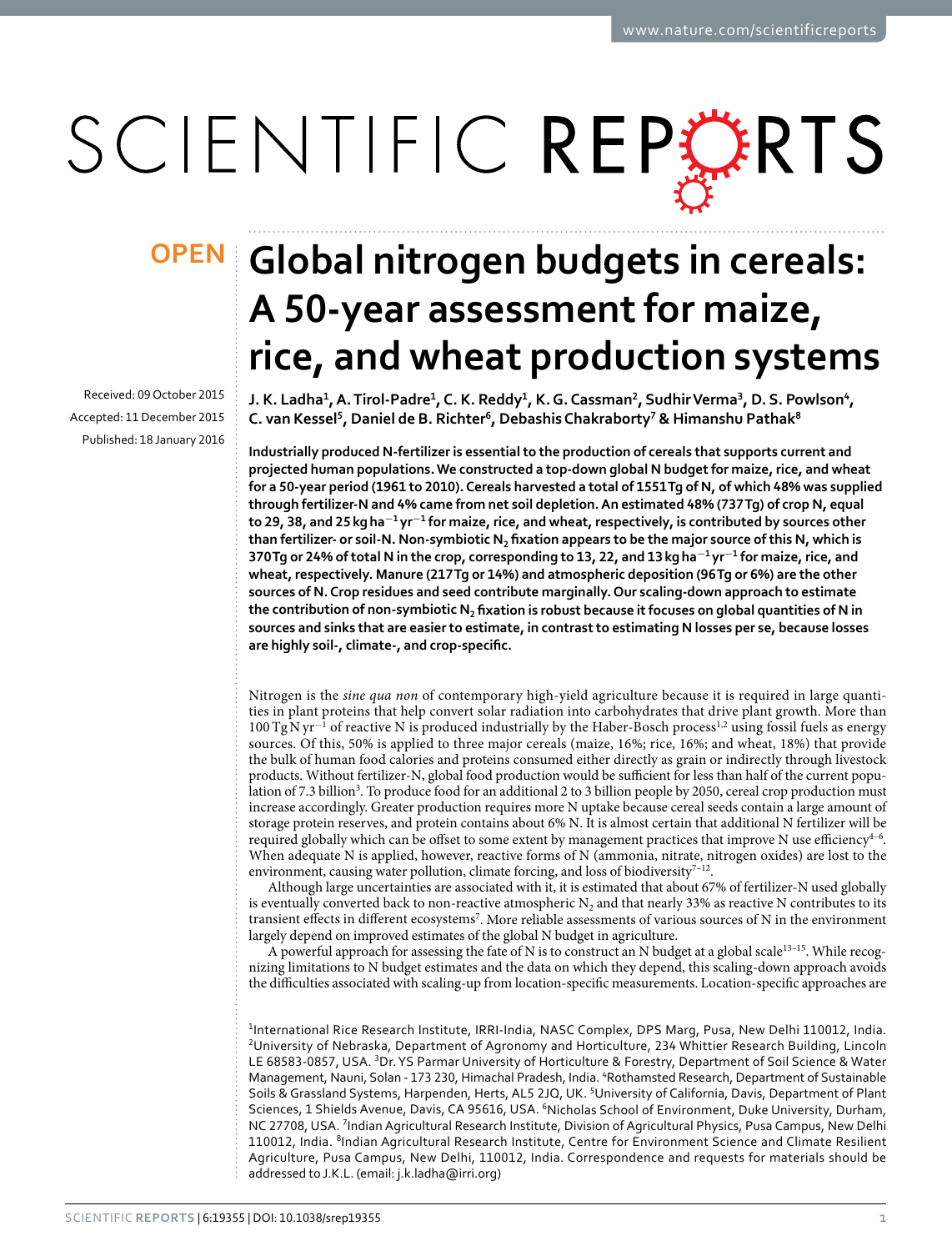

<span id="page-1-0"></span>

challenged by large spatial and temporal variability in rates of N harvested by crops and losses to the environment due to the enormous heterogeneity in physical, chemical, and biological properties of soil governing N transfor-mations and transportation<sup>[16](#page-7-6)</sup>. Here, we construct global cumulative N budgets for 1961 to 2010 for the production of maize, rice, and wheat from data on crop production area, yield, and N content of harvested grain and straw, fertilizer-N input, and changes in soil-N reserves (Table S1). The strengths of this scaling-down approach to arrive at the different components of a global N budget for crop production are the (i) close relationship between harvested grain and N content for the major cereals<sup>[17](#page-7-7)</sup> and (ii) the reporting of relatively accurate crop yields and fertilizer use in global databases. Changes in N reserves in soil, mostly in the soil organic nitrogen (SON), are difficult to estimate because of the lack of a global database. We therefore base these latter estimates on directly measured changes in soil-N in 114 long-term field experiments that are representative of the world's major cereal production systems. These long-term experiments are located in 21 countries that account for 67% of the global production of the three cereals<sup>[18](#page-7-8)</sup>.

#### **Results**

Globally during 1961–2010, maize, rice, and wheat received a total of 1594 Tg of fertilizer-N. The N application rate (kg ha<sup>-1</sup> yr<sup>-1</sup>) showed a curvilinear time trend ([Fig. 1](#page-1-0)), with 50-year averages of 80, 71, and 52 in maize, rice, and wheat, respectively (Table S2). A two-phase trend in N fertilizer rates was used with a faster rate from X to Y until [19](#page-7-9)80s followed by a slower rate thereafter, which is consistent with actual trends in the USA and Europe<sup>19</sup>. Based on our global assessment, the N harvest (removed from fields in grain and straw) by the three major cereals from 1961 to 2010 was 506 Tg for maize, with a confidence limit (CL) of 491 to 522 Tg; 429 Tg for rice, with a CL of 414 to 444 Tg; and 616 Tg for wheat, with a CL of 586 to 646 Tg, totaling 1551 Tg of N, with a CL of 1514 to 1589 Tg [\(Table 1](#page-2-0)). The differences among the three cereals were partly caused by differences in area harvested during 1961 to 2010 (maize 6465 Mha, rice 7138 Mha, and wheat 11051 Mha; Table S2). Unlike the curvilinear time trends of fertilizer-N application, nitrogen harvested by the crop on a per hectare basis showed linear increases from 1961 to 2010, with 50-year averages of 78 kg ha<sup>-1</sup> for maize, 60 kg ha<sup>-1</sup> for rice, and 56 kg ha<sup>-1</sup> for wheat (Table S3 and [Fig. 2\)](#page-2-1). Of the total 1551 Tg of crop N harvested by the three cereals, the amount of N derived from applied fertilizer-N (NdF) was 746 Tg, with CL of 717 to 775 Tg (48% of total crop N harvest), and this represented 47% of the 1594 Tg of applied fertilizer-N [\(Table 1\)](#page-2-0). The remaining 848 Tg of applied N not accounted for by the crop harvest was most likely lost to the environment [\(Table 2\)](#page-3-0). For the estimations of NdF and fertilizer-N losses, we used globally published data of fertilizer-N recovery (RE<sub>N</sub>; kg fertilizer N taken up kg<sup>−1</sup> fertilizer N applied) in the three cereals (Table S3)<sup>[20](#page-7-10)</sup>. The RE<sub>N</sub> of the three cereals was 56% for maize, 36% for rice, and 48% for wheat. Among the cereals, maize had the highest NdF (287 Tg), which was 57% of the crop N harvest. The corresponding percentages for rice and wheat were 43% and 45%, respectively. Expressed on an area basis, NdF values were the highest for maize and the lowest for rice ([Table 1](#page-2-0)).

Based on data from the 114 long-term studies, we estimated that N reserves declined by about 8% in soils growing maize (total of 32 Tg or 5 kg ha<sup>-1</sup>) or wheat (62 Tg or 6 kg ha<sup>-1</sup>) but increased by 4% (26 Tg or 4 kg ha<sup>-1</sup>) under rice [\(Tables 1](#page-2-0) and [2](#page-3-0)). The magnitude of input of soil N follows general soil quality characteristics of land typically used for these three cereals. For example, average C and N concentrations in the rice soils in the 114 long-term studies were 18 and 2.2 g kg $^{-1}$  (SE  $\pm$  1.0 and 0.10), followed by maize (14 and 1.3 g kg $^{-1}$ , SE  $\pm$  0.4 and 0.04) and wheat (8 and  $1.2$  g kg<sup>-1</sup>, SE  $\pm$  0.8 and 0.09)<sup>[18](#page-7-8)</sup>.

Global N budgeting in the three cereal cropping systems over a 50-year period indicates that 48% of the crop N harvest (equivalent to 737 Tg N; CL 664 to 810 Tg) is derived from sources of N other than fertilizer and soil ([Table 1](#page-2-0)). Rice derived the majority of its N harvest from other sources (63%) whereas maize and wheat were less dependent on these sources (37% and 45%, respectively) ([Table 1](#page-2-0)). On a per hectare annual basis, rice had the greatest amount of N from other sources (38 kgha<sup>-1</sup>), followed by maize (29 kgha<sup>-1</sup>) and wheat (25 kgha<sup>-1</sup>).

The source of N other than fertilizer and soil reserves would include (1) manure, (2) recycling of N from above-ground crop residues, (3) atmospheric N deposition (both wet and dry), (4) non-symbiotic biological  $N_2$  fixation (BNF) in soil and plant systems, and (5) seed. Our estimates indicate that, after accounting for the losses, BNF contributed the most, 383 Tg N (15.5 kg ha<sup>-1</sup>), which is 25% of the N harvest of 1551 Tg and 52% of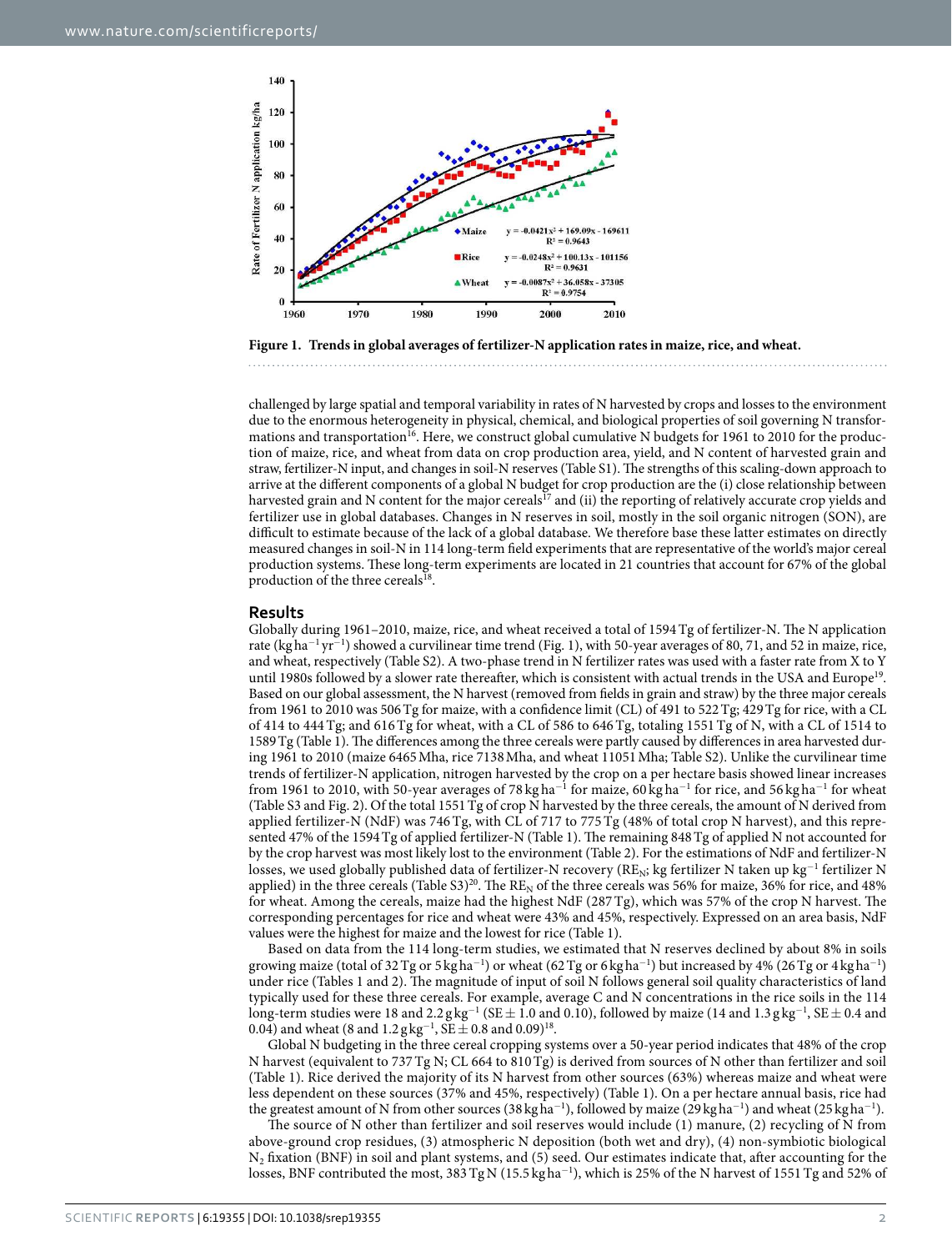<span id="page-2-0"></span>

| Crop        | Crop <sub>N</sub><br>harvested<br>(CN) | N derived<br>from fertilizer<br>(NdF) | Change in soil<br>$N(\partial NC)$ | N derived from non-fertilizer<br>and non-soil sources<br>$(X = CN - NdF + \partial NC)$ |  |  |  |  |
|-------------|----------------------------------------|---------------------------------------|------------------------------------|-----------------------------------------------------------------------------------------|--|--|--|--|
| Maize       |                                        |                                       |                                    |                                                                                         |  |  |  |  |
| Tg          | 506                                    | 287                                   | $-32$                              | 187                                                                                     |  |  |  |  |
| 95% CL      | 491 to 522                             | 267 to 312                            | $-60$ to $-5$                      | 146 to 223                                                                              |  |  |  |  |
| $kgha^{-1}$ | 78.3                                   | 44.7                                  | $-4.9$                             | 28.6                                                                                    |  |  |  |  |
| 95% CL      | 65.7 to 80.7                           | 27.7 to 45.0                          | $-9.3$ to $-0.7$                   | 23.3 to 43.2                                                                            |  |  |  |  |
| Rice        |                                        |                                       |                                    |                                                                                         |  |  |  |  |
| Tg          | 429                                    | 184                                   | 26                                 | 271                                                                                     |  |  |  |  |
| 95% CL      | 414 to 444                             | 175 to 191                            | $-11$ to 63                        | 231 to 313                                                                              |  |  |  |  |
| $kgha^{-1}$ | 60.1                                   | 25.6                                  | 3.6                                | 38.1                                                                                    |  |  |  |  |
| 95% CL      | 51.9 to 62.2                           | 24.2 to 31.6                          | $-1.6$ to 8.9                      | 29.1 to 42.6                                                                            |  |  |  |  |
| Wheat       |                                        |                                       |                                    |                                                                                         |  |  |  |  |
| Tg          | 616                                    | 275                                   | $-62$                              | 279                                                                                     |  |  |  |  |
| 95% CL      | 586 to 646                             | 251 to 285                            | $-94$ to $-31$                     | 239 to 332                                                                              |  |  |  |  |
| $kgha^{-1}$ | 55.7                                   | 24.3                                  | $-5.6$                             | 25.9                                                                                    |  |  |  |  |
| 95% CL      | 47.6 to 58.5                           | 22.5 to 31.2                          | $-8.5$ to 2.8                      | 16.4 to 28.2                                                                            |  |  |  |  |
| Total       |                                        |                                       |                                    |                                                                                         |  |  |  |  |
| Tg          | 1551                                   | 746                                   | $-68$                              | 737                                                                                     |  |  |  |  |
| 95% CL      | 1514 to 1589                           | 717 to 775                            | $-125$ to $-13$                    | 664 to 810                                                                              |  |  |  |  |
| $kgha^{-1}$ | 62.9                                   | 30.0                                  | $-2.8$                             | 30.2                                                                                    |  |  |  |  |
| 95% CL      | 61.4 to 64.5                           | 28.9 to 29.1                          | $-5.1$ to $-0.6$                   | 27.1 to 33.1                                                                            |  |  |  |  |





<span id="page-2-1"></span>

non-fertilizer and non-soil sources of 737 Tg. Manure is the second highest input (217 Tg), followed by deposition (97 Tg), crop residue (24 Tg), and seed (16 Tg) ([Fig. 3\)](#page-3-1). Of the total of 578 Tg of manure N applied to the three cereals, 38% (217 Tg) was recovered by the crop and the remaining 62% (361 Tg) was lost to the environment ([Table 2](#page-3-0)). Manure application is a common practice in cereal-based systems in many parts of the world<sup>21-24</sup>. Manure is often applied on the soil surface and the applications are not accomplished efficiently, thus leading to large losses. Crop residues have many competing uses, including off-site use, and a significant amount is burned on-farm (SI). Based on the available global data on residue recycling and their N availability to crops, we estimated that the N contribution from the return of above-ground crop residue could be about 24 Tg to the total crop N of the three cereals (Table S4 and [Fig. 3](#page-3-1)). Recovery efficiency of N from residue indicates lower than 10% recovery by a crop<sup>[25](#page-7-12)</sup>. Atmospheric deposition contributed nearly 97 Tg to the total crop N by these cereals [\(Fig. 3\)](#page-3-1). Since the dynamics of N deposited by wet and dry deposition are likely to be similar to the fertilizer-N, fractions of losses were assumed to be similar and were estimated to be 110 Tg by the three cereals [\(Table 2](#page-3-0)). Non-symbiotic BNF is difficult to measure because of methodological constraints<sup>[26](#page-7-13),[27](#page-7-14)</sup> and thus few data are available at a large scale. Accounting for all other N inputs in the present N budgeting allowed relatively more accurate estimations of non-symbiotic BNF in maize, rice, and wheat by the difference method (Methods, Equation S3). The estimates reveal BNF as the largest input of 383 Tg (80% of 478 Tg), with the highest of 160 Tg (80% of 200 Tg) in rice ([Table 2\)](#page-3-0). On a per hectare basis, BNF contributed 13, 22, and 13 kg to the N harvest of maize, rice, and wheat,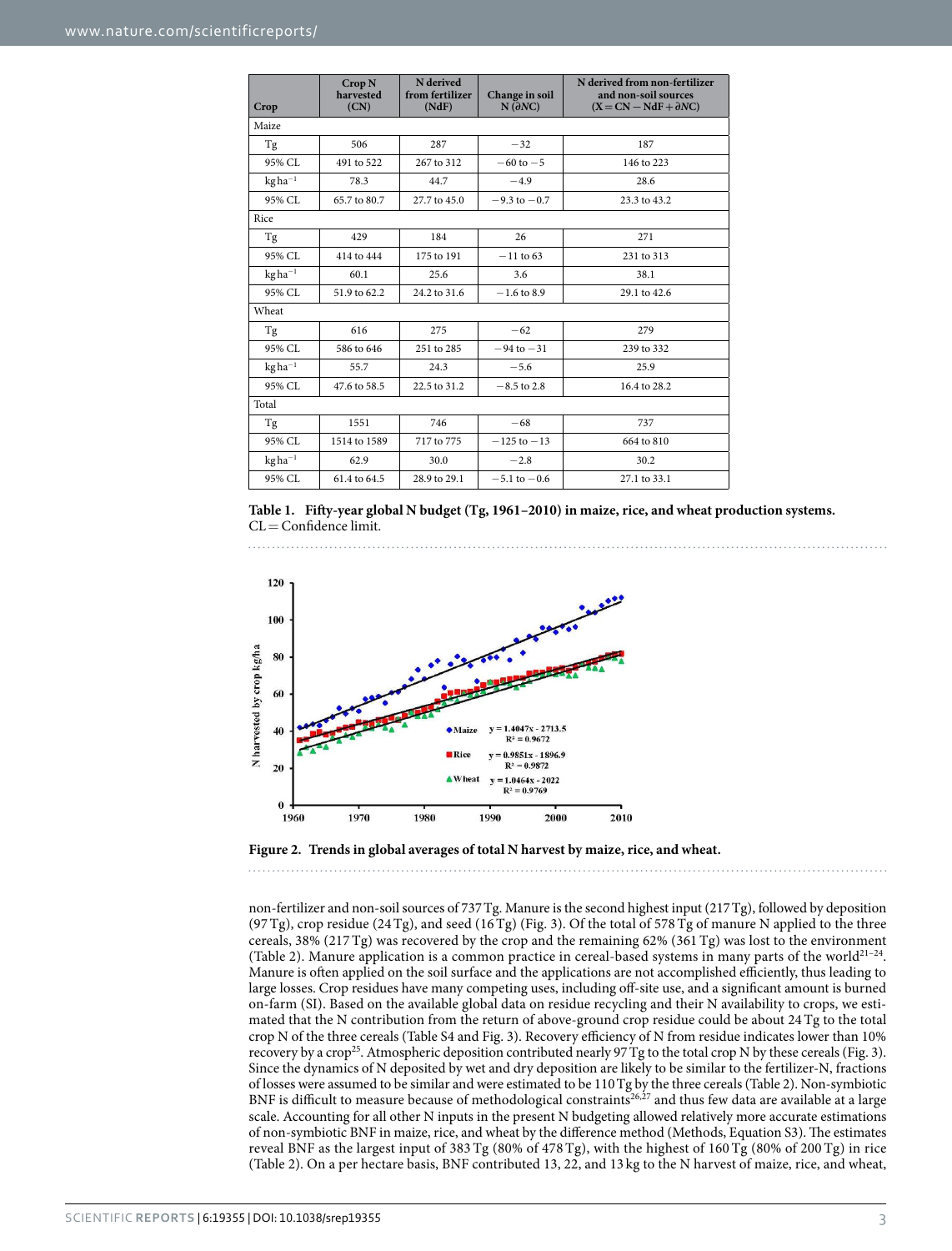<span id="page-3-0"></span>

| Inputs                           | Maize   | Rice   | Wheat   | <b>Total</b> |  |  |  |
|----------------------------------|---------|--------|---------|--------------|--|--|--|
| Fertilizer                       | 516.9   | 507.5  | 569.0   | 1593.5       |  |  |  |
| Manure                           | 187.5   | 184.1  | 206.4   | 578.1        |  |  |  |
| Crop residue                     | 92.5    | 65.3   | 87.1    | 244.9        |  |  |  |
| <b>Biological</b> fixation       | 102.7   | 200.0  | 175.7   | 478.4        |  |  |  |
| Deposition                       | 54.3    | 60.0   | 92.8    | 207.1        |  |  |  |
| Seed                             | 2.2     | 1.6    | 16.3    | 20.0         |  |  |  |
| Total                            | 956.2   | 1018.5 | 1147.3  | 3122.0       |  |  |  |
| Outputs                          |         |        |         |              |  |  |  |
| Crop harvest                     | 506.4   | 428.7  | 616.0   | 1551.1       |  |  |  |
| Loss from fertilizer             | 229.7   | 323.7  | 294.1   | 847.5        |  |  |  |
| Loss from manure                 | 123.8   | 103.1  | 134.2   | 361.0        |  |  |  |
| Loss from residue                | 83.3    | 58.8   | 78.4    | 220.4        |  |  |  |
| Loss from biological<br>fixation | 20.5    | 40.0   | 35.1    | 95.7         |  |  |  |
| Loss from deposition             | 24.1    | 38.2   | 48.0    | 110.4        |  |  |  |
| Loss from seed                   | 0.4     | 0.3    | 3.3     | 4.0          |  |  |  |
| Total                            | 988.2   | 992.8  | 1209.1  | 3190.1       |  |  |  |
| Change in soil N                 | $-32.0$ | 25.7   | $-61.8$ | $-68.1$      |  |  |  |

#### **Table 2. Global N budget (Tg, 1961–2010) in maize, rice, and wheat production systems.**



<span id="page-3-1"></span>**Figure 3. Global estimates of sources of N in crop harvest of maize, rice, and wheat production systems: total (Tg) for 50 years (1961–2010) with percentages and per hectare (kg ha<sup>−</sup><sup>1</sup> ).** 

respectively. Since BNF occurs close to the soil and plant, the efficiency of N contribution to the crop was assumed to be 80%.

Our estimates for the 50-year duration (1961–2010) for the three cereals show that the total N input of the three cereals together was 3122 Tg of N, of which 51% was from N fertilizer ([Table 2\)](#page-3-0). Of the total of 3122 Tg, BNF and manure accounted for 15% and 19%, respectively, followed by crop residue (8%), deposition (about 7%), and seed (less than 1%). The N output was estimated to be 3190 Tg, of which the crop harvested 48%, equal to 1551 Tg, whereas the remaining 52% or 1639 Tg of N input was lost [\(Table 2\)](#page-3-0). In addition, soil-N declined by about 68 Tg.

Initial (1961) and final (2010) estimates of total inputs for three cereals show about a 10 times increase in fertilizer-N use from 5.9 Tg in 1961 to 57.6 Tg in 2010 [\(Fig. 4](#page-4-0)). Crop residue and non-symbiotic  $\mathrm{N}_2$  fixation increased about 3 times during the same duration but increases in manure N and deposition were less than 50%. Among the outputs, the maximum of 48.5 Tg was through crop removal followed by loss from fertilizer-N of 30.6 Tg. Outputs from the losses of other inputs ranged from 2 to 8 Tg.

#### **Discussion**

This is the first attempt to construct a global N budget for cereals, which is based on N removed by the crop through harvest (grain and above-ground straw). The crop N was accurately determined from a large data set of relatively stable traits of plant N concentrations and the harvest indices of the three cereals available in the literature (Methods and SI). Likewise, the estimates of the fraction of fertilizer-N in the crop (NdF) using the  $RE<sub>N</sub>$  approach were made from a large number of global studies conducted in a wide diversity of maize, rice, and wheat agro-ecosystems. The analysis suggested that an average of 47% of the applied fertilizer-N was recovered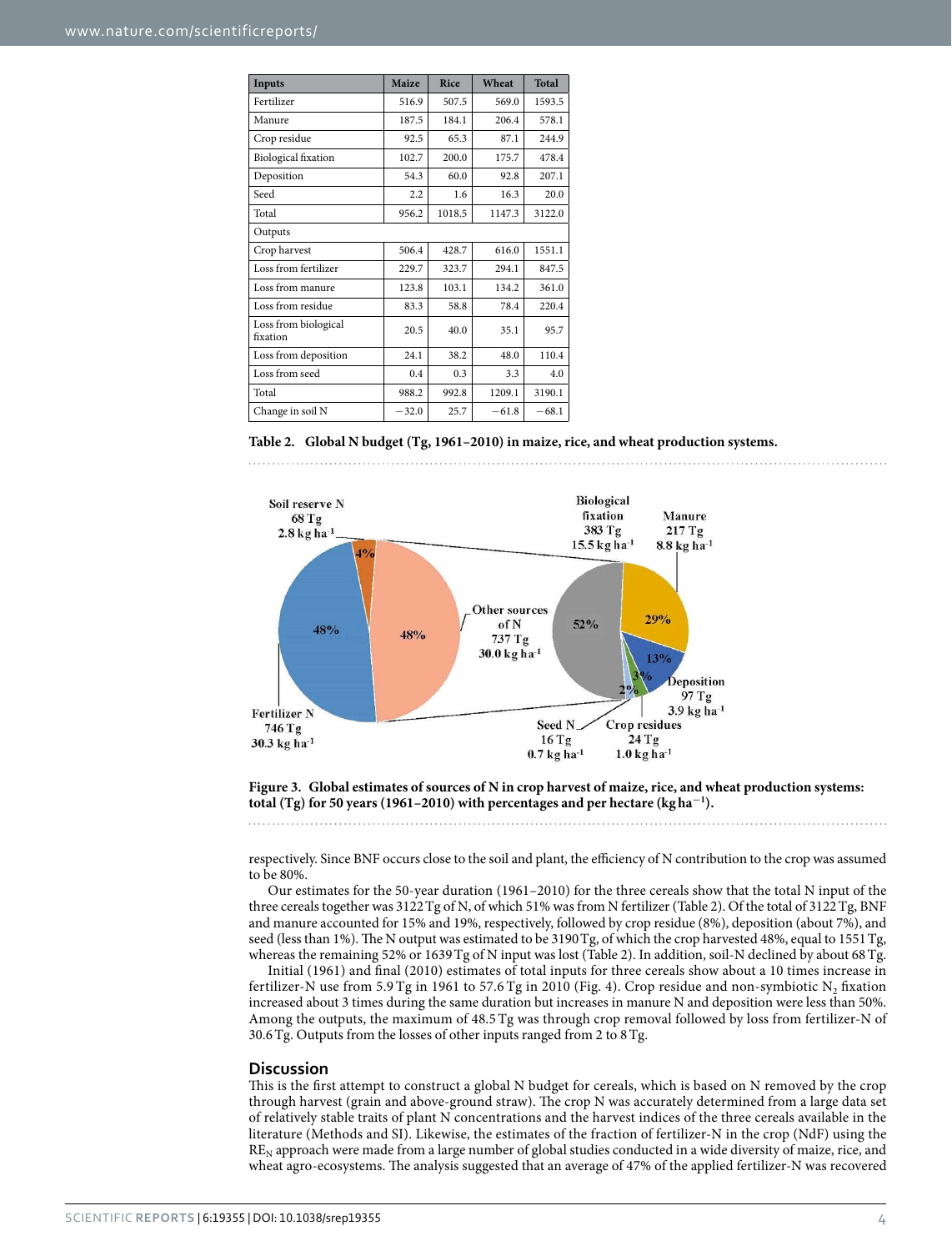

<span id="page-4-0"></span>

by these crops in the year of application. When the soil-N reserve has reached a near steady-state, the remaining N may be considered lost<sup>[28](#page-8-0)</sup>.

An accurate estimate of changes in soil-N resulting from various processes of outputs and inputs and the supply to crops is the most critical to balancing an N budget sheet. We used data on net changes in soil-N (∂N at 30-cm soil depth) from 114 long-term experiments located at 100 sites globally over time scales of decades under a wide range of land management and climate regimes<sup>[18](#page-7-8)</sup>. The small net changes in soil-N during the course of the long-term experiments are consistent with the fact that a near steady-state is typically achieved in fields under a continuous cropping regime<sup>[29](#page-8-1)</sup>. Hence, we assumed that the estimates of changes in soil-N reserve in these long-term studies represent a reasonable proxy of changes in soil-N content in the major cereal production systems worldwide. Typically, between 10% and 40% of the fertilizer-N applied to cereals is assimilated into the soil through microbial biomass and crop residue during the season of application<sup>[30](#page-8-2)[,31](#page-8-3)</sup> and in a near steady-state situation this quantity is roughly balanced by the N released from SON through mineralization. Nevertheless, we accounted for the small changes in soil-N reserve in our N budgeting and therefore provided robust estimates for the three cereals.

Inputs of N through non-symbiotic  $N_2$  fixation, manure, atmospheric deposition, and from crop residues are beneficial to farmers because they can reduce the necessary applications of fertilizer-N and help maintain soil-N reserves. Because of a lack of data on the contributions of N from sources other than fertilizer and soil to the crop N of three cereals, we suspect that the importance of these contributions to underpin the sustainability of cereal production systems has not been widely appreciated. Often, uncertainties are associated with N budgeting, especially at the global scale. The paucity of data for some components of the global N budget is such an uncertainty. We used large data sets generated during the last several decades, which allowed us to make some assumptions. There may be some uncertainties in our estimates of changes in soil-N because we were not able to consider soil depth below 30 cm. Although data on changes in soil-N in the subsoil (below 30 cm) are limited, no evidence of changes in subsoil-N was found in the Broadbalk Wheat Experiment at Rothamsted after more than 100 years of continuous cropping<sup>[32](#page-8-4)</sup>.

Our estimate shows a relatively larger contribution of N from non-symbiotic or non-legume  $N_2$  fixation than previously believed. This has been a debatable issue because of the lack of a suitable and direct method to quantify the non-symbiotic  $N_2$  fixation<sup>[27](#page-7-14)</sup>. It was argued that non-symbiotic  $N_2$  fixation is a process that occurs on a wide variety of substrates, is nearly ubiquitous in terrestrial ecosystems, and may often represent the dominant pathway for acquiring newly available N<sup>[33](#page-8-5)</sup>. Nonetheless, an indirect approach, developing an N budget, is the only way to estimate the contribution of non-symbiotic  $N_2$  fixation at a global scale. It could be argued that using a global N budgeting approach that estimates all N inputs and outputs from cereal production systems, except for the non-symbiotic BNF component, incorporates the error from the estimated parameters into the non-symbiotic  $\rm N_2$  fixation input pool. Although this could be a concern in our budgeting method, there are reasons to believe that this is a robust approach because notably (a) it provides an important complement to other approaches such as those used in the study by Bouwman *et al.*<sup>[15](#page-7-15)</sup>, and (b) it would be highly unlikely if the large number of N budget components that we estimate for the three cereal crops (maize, rice and wheat) were consistently biased in a direction that reduces N inputs and/or increases N outputs resulting in an overestimate of non-symbiotic  $N_2$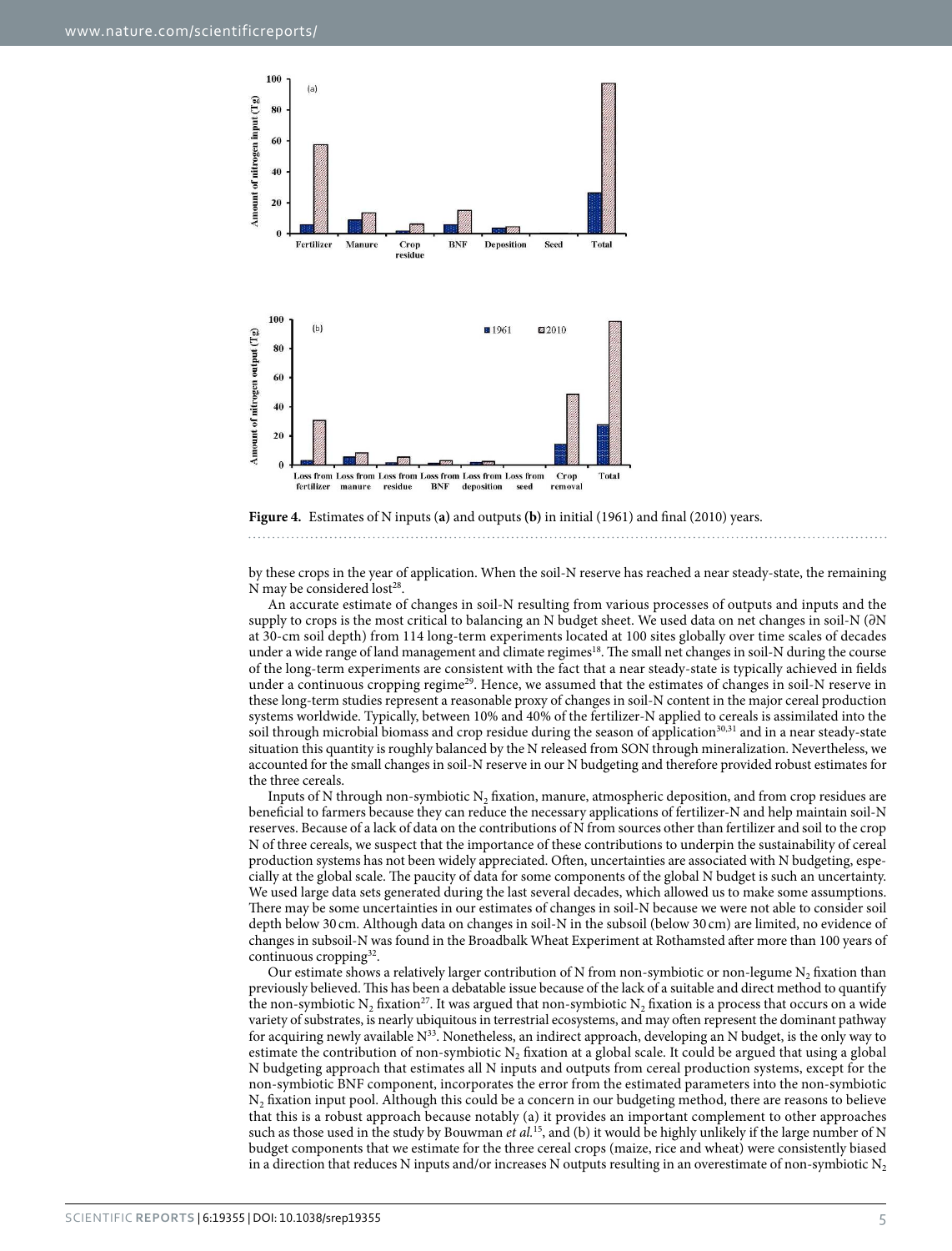fixation input. Although it is possible to have such large "one-sided" bias, it is much more likely that the biases are random, especially for such a large number of estimated factors. Finally, when the "default" estimates of non-symbiotic  $N_2$  fixation inputs in our study are compared with those of other reports, they are not beyond the realm of possibility (Table S5). For example, our estimate of non-symbiotic  $N_2$  fixation for rice is comparable with the value used by Bouwman *et al.*<sup>[15](#page-7-15)</sup> and much lower than that estimated by Ladha *et al.*<sup>[34](#page-8-6)</sup> and Bei *et al.*<sup>[35](#page-8-7)</sup> using two different methods to estimate  $N_2$  fixation in rice systems. Although our value for wheat is somewhat larger than estimates from some studies (<5–10 kg N ha<sup>−1)[36](#page-8-8)</sup>, higher values perhaps up to about 20 kg N ha<sup>−1</sup> crop<sup>−1</sup> have been deduced from a long term study with wheat (Table S5). Unfortunately, no non-symbiotic  $N_2$  fixation estimates from relevant field studies are available for maize but relatively higher inputs of  $\mathrm{N}_2$  fixation in maize may be possible because C4 photosynthetic capability could support endophytic  $N_2$  fixation<sup>[37](#page-8-9)</sup>. In summary, our study identifies a large, globally significant source of N input to cereal systems not accounted for when tallying up all N inputs (except non-symbiotic N<sub>2</sub> fixation), all N outputs, and changes in soil-N content. The most likely contributor to this pool of unaccounted for N is non-symbiotic  $N_2$  fixation, and this finding represents a valuable complement to global N budgets estimated by other approaches. Likewise, by not considering the possible input of N through non-symbiotic  $N_2$  fixation, an incomplete N budget would be presented as there is ample evidence that there is input of N through non-symbiotic  $N_2$  fixation in rice and wheat cropping systems from numerous long- and short-term field studies (Table S5).

As no data are available on the efficiency of non-symbiotic fixed  $N_2$  to be accumulated by the crop, a value of 80% efficiency used has uncertainty. A value lower than 80% will lead to higher inputs of non-symbiotic N<sub>2</sub> fixation than that estimated in the present study. In addition, the current N budgeting considered only the cereal systems, and symbiotic BNF with legumes as part of the larger cropping system was not considered in the budgeting, as a relatively small percentage of maize-, rice-, and wheat-based cropping systems have legumes as part of their rotation and therefore their contribution of N to the subsequent cereal crop would be limited when considered from a global perspective. In the USA the maize-soybean rotation is important but recent studies document that soil organic matter is either at equilibrium or exhibits a small decline<sup>[38](#page-8-10)</sup>, which means that there is little net N input from BNF. This also follows from the fact that soybean seeds have such a high N concentration that they remove as much or even more N than the input from BNF.

Although fertilizer-N will still remain essential for ensuring the future global food supply, N inputs from other sources appear to be more significant than previously realized. Despite some research efforts, for the most part these inputs have been overlooked for cereal production. Estimating the amounts of N from all sources adequate to meet future demand for food requires assumptions about (1) fertilizer-N use efficiencies, (2) the contribution of N from non-fertilizer sources including non-symbiotic N<sub>2</sub> fixation, (3) changes in net N input from the soil, and (4) estimates of total N accumulated in the crop. Of these, the first two assumptions will have the largest impact on future fertilizer-N requirements to ensure food security and on the magnitude of environmental impacts associated with fertilizer-N use in agriculture. A better understanding of the magnitude, spatial and temporal variability, and associated N dynamics, of these inputs would certainly enhance efforts to improve the efficiency of fertilizer-N use and ensure global food security. Enhancing non-symbiotic  $N_2$  fixation in the soil and optimizing use efficiency from all N sources will be especially important if restrictions are placed on the use of fertilizer-N worldwide because of concerns about its contribution to climate change and water pollution. It is also important in regions where low-income farmers cannot afford sufficient quantities of N fertilizer. Moreover, there is an urgent need to accurately quantify the inputs of non-symbiotic biological  $N_2$  fixation, which appears to be an indispensable source of N for crop production.

### **Methods**

**N budget.** The N budget can be developed by quantifying the inputs and outputs and the change in soil N  $(∂N = final minus initial) over a period of years<sup>39</sup>. Thus,$  $(∂N = final minus initial) over a period of years<sup>39</sup>. Thus,$  $(∂N = final minus initial) over a period of years<sup>39</sup>. Thus,$ 

$$
N_{budget} = \sum Inputs - \sum Outputs \pm \partial N \tag{1}
$$

Inputs of N include those from fertilizer (FN), manure (MN), residues of crops (RN), atmospheric deposition (DN), seed (SN), and biological fixation (BNF). Another source of N is lightning, which was estimated to be relatively small and hence was not included as a separate item in the equation: inputs from this source will be included within atmospheric deposition. Outputs include N harvested by the crop (CN) and losses (LN) from various sources through processes such as volatilization, leaching, denitrification, and soil erosion. Thus,

$$
N_{\text{budget}} = (FN + MN + RN + DN + SN + BNF) - (CN + LN) \pm \partial N \tag{2}
$$

In this equation, all the parameters were estimated except BNF, which is uncertain and difficult to measure. We therefore calculated the contribution of BNF using the following equation:

$$
BNF = (CN + LN) - (FN + MN + RN + DN + SN) \pm \partial N \tag{3}
$$

**Estimation of crop (grain + straw) N.** Nitrogen harvested by the crop (CN) was calculated as follows:

$$
CN = GN + SN
$$
  
=  $[GY_*GN_P] + [SY_*SN_P] = [GY_*GN_P] + \left[ \left( \frac{GY}{HI} - GY \right) * SN_P \right]$  (4)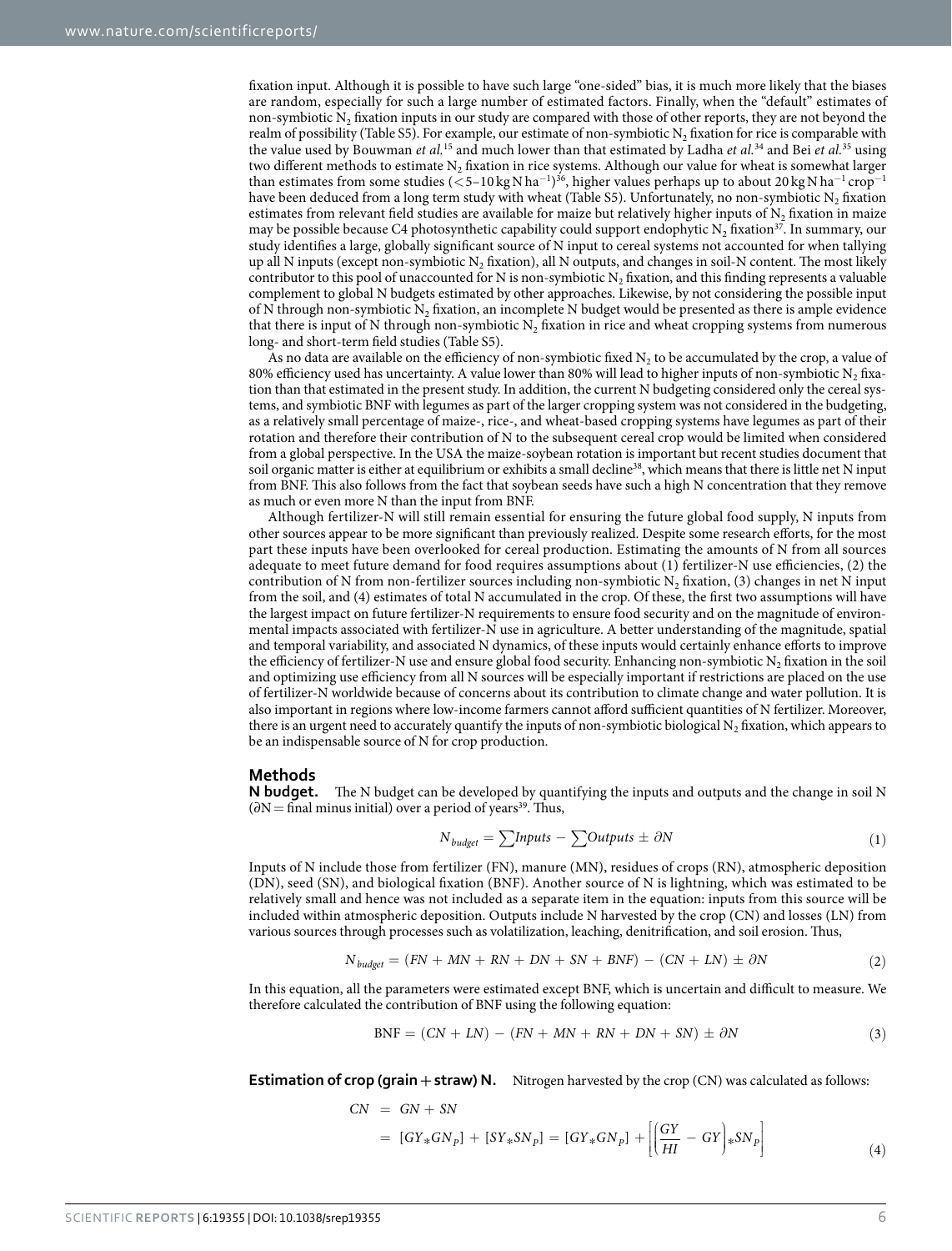where grain yield (GY) is the total of the country-wise grain production of maize, rice, and wheat in kg ha<sup>-1</sup> over 50 years (1961–2010) obtained from the Food and Agriculture Organization<sup>[40](#page-8-12)</sup>. Percent (g  $100 g^{-1}$ ) grain N ( $GN_p$ ), % straw N (SN<sub>P</sub>), and harvest index (HI; kg grain biomass kg<sup>-1</sup> total crop biomass) are averages obtained from a comprehensive inventory of original peer-reviewed publications (Table S1). The use of a single average value (1961–2010) of HI for the determination of straw yield (SY) of each of maize, rice, and wheat could be debatable because of the apparent claim of improvement over time. However, using three different values (for 1960–70, 1980–90, and 2000–10) yielded similar results for N budgets (data not shown).

**Estimation of fertilizer-N input, crop-N derived from fertilizer, and loss of fertilizer-N.** The FAO provides yearly data on N fertilizer inputs in all the global crops<sup>[41](#page-8-13)</sup>. In addition, fertilizer-N inputs in maize, rice, and wheat are reported for more recent years (Table S6)[41–44](#page-8-13). Average fractions (fertilizer-N input in a cereal to that of total inputs by all the global crops) show 16% each for maize and rice and 18% for wheat, which were used to estimate N inputs by the three cereals during 1961 to 2010. Nitrogen inputs from fertilizer for maize, rice, and wheat for 1995 to 2011 were used to estimate for other years during 1961 to 2010, which may have some errors. However, year-to-year variability in the reported estimates is less than 2%, suggesting a relatively small error in the 50-year N budget (Table S6).

The amount of crop-N derived from fertilizer (NdF) in maize, rice, and wheat was calculated by multiplying fertilizer-N inputs and N recovery efficiency of fertilizer-N ( $RE_N$ ) of the respective cereal. The  $RE_N$  data on the three cereals (55.6%, 36.2%, and 48.3% for maize, rice, and wheat, respectively) were based on a global inventory[20](#page-7-10), which reported values of 65%, 46%, and 57% in maize, rice, and wheat, respectively. Since the reported  $RE_N$  data came from researchers' trials conducted globally and  $RE_N$  would be lower in farmers' fields<sup>[20](#page-7-10)</sup>, we used 25% lower estimates of  $RE_N$  in the three cereals. The  $RE_N$  values were also corrected to include the fraction of N derived from fertilizer in roots and stubbles retained in the soil. To include the fraction of fertilizer-N allocated to roots and stubbles, the  $RE_N$  values were divided by the following ratios: 0.86 for maize, 0.95 for rice, and 0.87 for wheat. These ratios were calculated using the DeNitrification-DeComposition model (DNDC)<sup>[45](#page-8-14)</sup>. The unrecovered fraction of added N from fertilizer was considered to be lost from the soil.

**Estimation of change (∂N) in soil-N content.** The change in soil-N (30-cm soil depth) was calculated as follows:

$$
\partial N = \partial N_{P*} S N_i \tag{5}
$$

where ∂N is the change in soil-N (kg ha $^{-1}$ ), ∂N<sub>P</sub> is the percent (g 100 g<sup>-1</sup>) change in soil-N [(final – initial)\*100/ initial], and  $SN_i$  is initial soil-N (kg ha<sup>-1</sup>) obtained from a recent global inventory of 114 rice-, wheat-, and maize-based LTEs lasting 6–158 years<sup>[18](#page-7-8)</sup>. Most of the collected soil-N data were expressed as g 100 g<sup>-1</sup>. These values were converted to kg ha<sup>−</sup><sup>1</sup> , making use of the reported bulk densities from the respective LTEs or, if not reported, from the global inventory of soil bulk densities from different land uses (i.e., lowland, upland, and lowland upland) under temperate, tropical, and subtropical climates. Table S1 shows the total number of data collected for each variable within each subgroup.

**Estimation of the contribution of N through manure, crop residues, deposition, seed, and irrigation water.** The FAO provides global data on N inputs through manure to agricultural soils<sup>[40](#page-8-12)</sup>. The contribution of manure-N to maize, rice, and wheat was calculated by extrapolating the FAO data on manure-N use in agricultural soil based on the proportion of fertilizer-N applied to the three major cereals (maize, 16%; rice, 16%; and wheat, 18%) (Table S6). The IPCC[46](#page-8-15) and Smil[13](#page-7-5) assessed the amount of crop residues burned, used for feed, and recycled back to the soil. Accordingly, we calculated the amount of N added to the soil depending on the N contents in residues of these crops (Table S4). In recent years, burning of crop residues is not allowed in many parts of the world and therefore the estimates used are likely to be an underestimation. However, since N contents in residues are relatively low, their effect on the global N budget would be limited. Nitrogen input through atmos-pheric deposition was calculated by extrapolating the published data<sup>[14](#page-7-16)</sup> based on area under these crops. Both wet and dry N deposition from the burning of fossil fuels and emissions of N, especially NH<sub>3</sub> from agriculture, have increased in recent decades<sup>[10](#page-7-17)</sup>. A global average deposition rate (both NOy and NHx) of 3 kg N ha<sup>-1</sup> yr<sup>-1</sup> has been estimated, with values reaching up to 50 kg N ha<sup>-1</sup> yr<sup>-1</sup> in heavily populated regions of the world<sup>[2,](#page-7-1)[47](#page-8-16)</sup>. Although a relatively small fraction of total N deposition occurs on agricultural land[48](#page-8-17), large depositions of reactive N in some areas where major cereals are grown have been reported<sup>[47](#page-8-16)[,49](#page-8-18)</sup>. The contributions of seed to maize, rice, and wheat were based on the seed rate of 25, 20, and 80 kg ha<sup>-1</sup> yr<sup>-1</sup>, respectively, commonly used for these crops and the respective N content in grain. We assumed that globally the contribution of N from irrigation water would be small and did not consider it in the N budgeting; it is recognized that there are certain regions (e.g. in China) where water with a high nitrate concentration is used for irrigation and the irrigation water input is significant. It should be mentioned here that, globally, about 70% of all cereals are rainfed<sup>[50](#page-8-19)</sup>.

**Recovery and loss of N from manure, crop residues, deposition, seed, and BNF.** Recovery of N applied through manure was taken as  $34-44\%^{21-24}$  and recovery of crop residue-N was  $10\%^{25}$  $10\%^{25}$  $10\%^{25}$ . Since non-symbiotic  $N_2$  fixation occurs in soil or roots and efficiency of its recovery by the plant is likely to be high, we assumed a recovery of 80%. Likewise, the same logic was used in the case of seed-N; hence, 80% was used. The recovery of N added through deposition was taken as similar to fertilizer-N as both are in the inorganic form and will behave similarly in soil.

**Statistical analysis.** The SAS mixed procedure with the Tukey-Kramer test was used to determine the variances and to compare the means for the variables  $(GN_P, SN_P, HI, REN)$  among crops<sup>[51](#page-8-20)</sup>. Un-weighted meta-analysis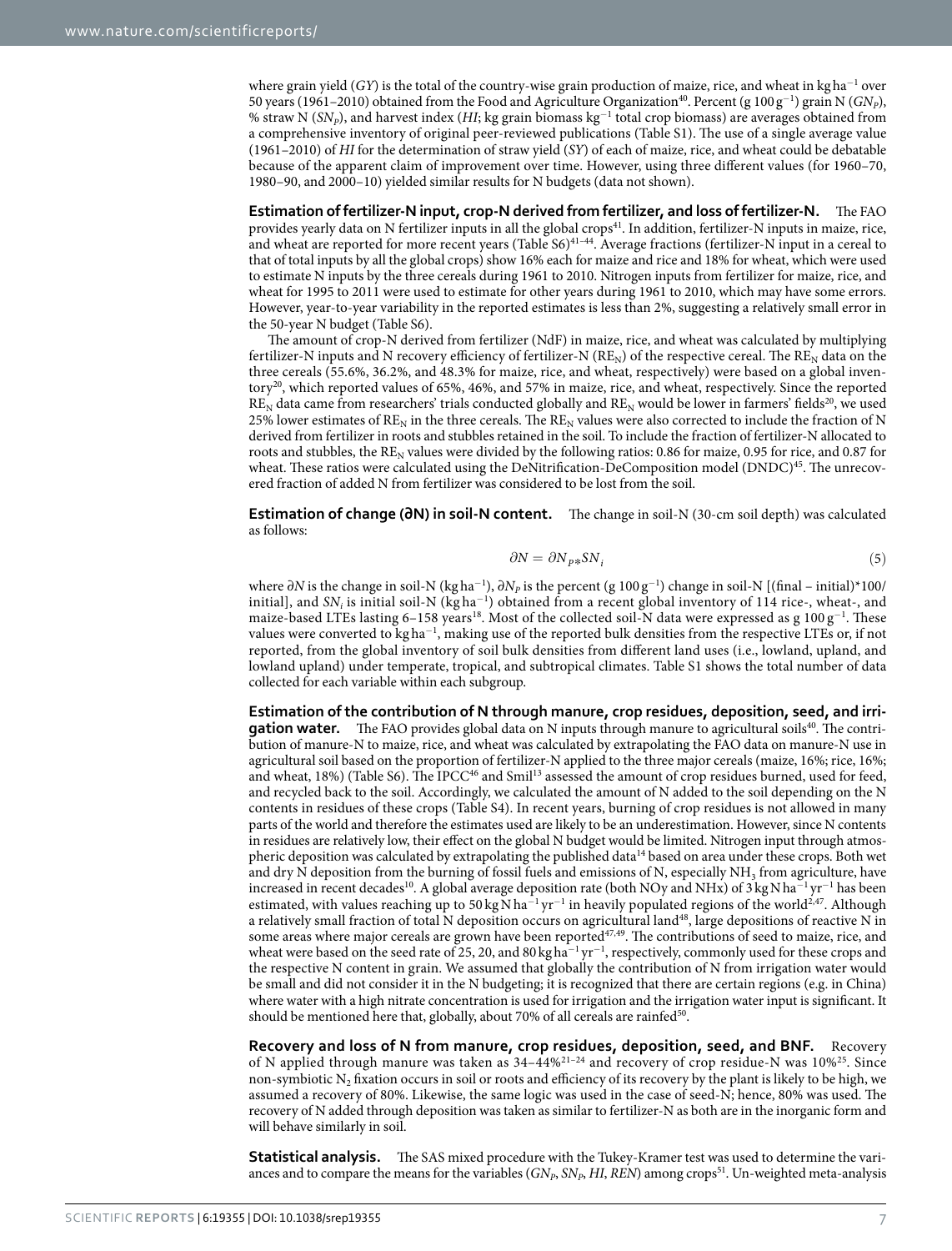using Meta-Win software<sup>[52](#page-8-21)</sup> was used to determine the mean and 95% confidence limit (CL) of the primary variables: HI, GNp, and SNp obtained from various studies in the published literature and that were used for calculating GN, SY, SN, and CN from the FAO GY data. The error terms for the secondary variables were determined as follows $53$ :

The error terms for the variables GN and SY were determined using the formula

$$
SD(constant_* variable) = constant_* SD(variable)
$$
\n(6)

(1) The error terms for the variables SN and ∂N were determined using the formula for the SD of the product of two variables:

$$
SD(V_{1*}V_2) = [V_1^2 var(V_2) + V_2^2 var(V_1)]^{1/2}
$$
\n(7)

where  $V_1$  and  $V_2$  stand for the two variables and *var* stands for the variance.

(2) The error terms for the variables CN, NdF, and X (CN – NdF +  $\partial N$ ) were determined using the formula for the SD of the sum or difference of two variables:

$$
SD(V_1 \pm V_2) = [var(V_1) + var(V_2)]^{1/2}
$$
\n(8)

The 95% confidence limit was determined for each parameter as 95% CL = mean  $\pm$  (1.96  $*$  sd). The 95% CL of the totals (rice  $[1]$  + wheat  $[2]$  + maize  $[3]$ ) is given by

$$
95\% CL = total \pm \{1.96_*[var(1) + var(2) + var(3)]^{1/2}\}\
$$
 (9)

#### **References**

- 1. Galloway, J. N. et al. Nitrogen cycles: past, present, and future. Biogeochem. **70,** 153–226 (2004).
- <span id="page-7-1"></span><span id="page-7-0"></span>2. Fowler, D. et al. The global nitrogen cycle in the twenty-first century. Phil. Trans. R. Soc. B **368,** 20130164 (2013) Available at: [http://](http://dx.doi.org/10.1098/rstb.2013.0134) [dx.doi.org/10.1098/rstb.2013.0134](http://dx.doi.org/10.1098/rstb.2013.0134).
- <span id="page-7-2"></span>3. Connor, D. J. Organic agriculture cannot feed the world. Field Crops Res. **106,** 187–190 (2008).
- <span id="page-7-3"></span>4. Dobermann, A. & Cassman, K. G. Cereal area and nitrogen use efficiency are drivers of future nitrogen fertilizer consumption. Science in China Ser. C: Life Sci. **48,** 745–758 (2005).
- 5. Mueller, N. D. et al. A tradeoff frontier for global nitrogen use and cereal production. Environ. Res. Lett. **9,** 054002 (8pp) (2014).
- 6. Lassaletta, L. et al. 50 year trends in nitrogen use efficiency of world cropping systems: the relationship between yield and nitrogen input to cropland. Environ. Res. Lett. **9,** 105011 (9pp) (2014).
- <span id="page-7-4"></span>7. Vitousek, P. M. et al. Human alteration of the global nitrogen cycle: sources and consequences. Ecol. Appl. **7,** 737–750 (1997).
- 8. Robertson, G. P., Paul, E. A. & Harwood, R. R. Greenhouse gases in intensive agriculture: contributions of individual gases to the radiative forcing of the atmosphere. Science. **289,** 1922–1925 (2000).
- 9. Phoenix, G. K. et al. Atmospheric nitrogen deposition in world biodiversity hotspots: the need for a greater global perspective in assessing N deposition impacts. Global Change Biol. **12,** 470–476 (2006).
- <span id="page-7-17"></span>10. Galloway, J. N. et al. Transformation of the nitrogen cycle: recent trends, questions, and potential solutions. Science. **320,** 889–892 (2008).
- 11. Schlesinger, W. H. On the fate of anthropogenic nitrogen? Proc. Nat. Acad. Sci. **106,** 203–208 (2009).
- 12. Bobbink, R. et al. Global assessment of nitrogen deposition effects on terrestrial plant diversity: a synthesis. Ecol. Appl. **20,** 30–59  $(2010)$
- <span id="page-7-5"></span>13. Smil, V. Nitrogen in crop production: an account of global flows. Global Biogeochem. Cycles. **13,** 647–662 (1999).
- <span id="page-7-16"></span>14. Liu, J. et al. A high-resolution assessment on global nitrogen flows in cropland. Proc. Nat. Acad. Sci. USA **107,** 8035–8040 (2010).
- <span id="page-7-15"></span>15. Bouwman, L. et al. Exploring global changes in nitrogen and phosphorus cycles in agriculture induced by livestock production over the 1900-2050 period. Proc. Nat. Acad. Sci. **110,** 20882–20887 (2013).
- <span id="page-7-6"></span>16. Broadbent, F. E. Plant use of soil nitrogen. Nitrogen in Crop Production [Hauck, R. D. (ed.)] [171–182] (ASA, CSSA, SSSA Madison, Wisconsin, USA, 1984).
- <span id="page-7-7"></span>17. Cassman, K. G., Dobermann, A. & Walters, D. Agroecosystems, nitrogen-use efficiency, and nitrogen management. Ambio. **31,** 132–140 (2002).
- <span id="page-7-8"></span>18. Ladha, J. K., Reddy, C. K., T-Padre, A. & van Kessel, C. Role of nitrogen fertilization in sustaining organic matter in cultivated soils. J. Environ. Qual. **40,** 1756–1766 (2011).
- <span id="page-7-9"></span>19. Van Grinsven, H. J. M. et al. Losses of ammonia and nitrate from agriculture and their effect on nitrogen recovery in the European Union and the United States between 1900 and 2050. J. Environ. Quality. **11,** 356–367 (2015).
- <span id="page-7-10"></span>20. Ladha, J. K., Pathak, H. P., Krupnik, T. J., Six, J. & van Kessel, C. Efficiency of fertilizer nitrogen in cereal production: retrospect and prospect. Adv. Agron. **87,** 85–156 (2005).
- <span id="page-7-11"></span>21. ADAS. Review and recommendations for minimum livestock manure nitrogen efficiency coefficients. Report for DEFRA Project: WT1006, ADAS Gleadthorpe [34] (Meden Vale, Mansfield, Nottinghamshire, 2011).
- 22. AEA. Study on variation of manure N efficiency throughout Europe, ENV.B.1/ETU/2010/0008. [114] (AEA Technology Plc., The Harwell International Business Centre, Oxford, 2009).
- 23. Groenigen, J. W., Van, Kasper, G. J., Velthof, G. L., Dasselaar, A. van del Pol-van. & Kuikman, P. J. Nitrous oxide emissions from silage maize fields under different mineral nitrogen fertilizer and slurry application. Plant Soil. **263,** 101–111 (2004).
- 24. Krishnakumar, S., Muthukrishnan, R., Rajendran, V. & Kaleeswari, R. K. Evaluation of various sources of organic manures on nitrogen use efficiency in rice-rice cropping system. Sci. Res. Essays. **8(42)**, 2087–2099 (2013).
- <span id="page-7-14"></span><span id="page-7-13"></span><span id="page-7-12"></span>25. IAEA. Management of crop residues for sustainable crop production. IAEA-TECDOC-1354 [243] (IAEA, Vienna, Austria, 2003).
	- 26. Roger, P. & Ladha, J. K. Biological nitrogen fixation in wetland rice fields: estimation and contributions to N balance. Plant Soil. **141,** 41–55 (1992).
	- 27. Unkovich, M. J. & Baldock, J. Measurement of a symbiotic N<sup>2</sup> fixation in Australian agriculture. Soil Biol. Biochem. **329,** 75–89 (2010).